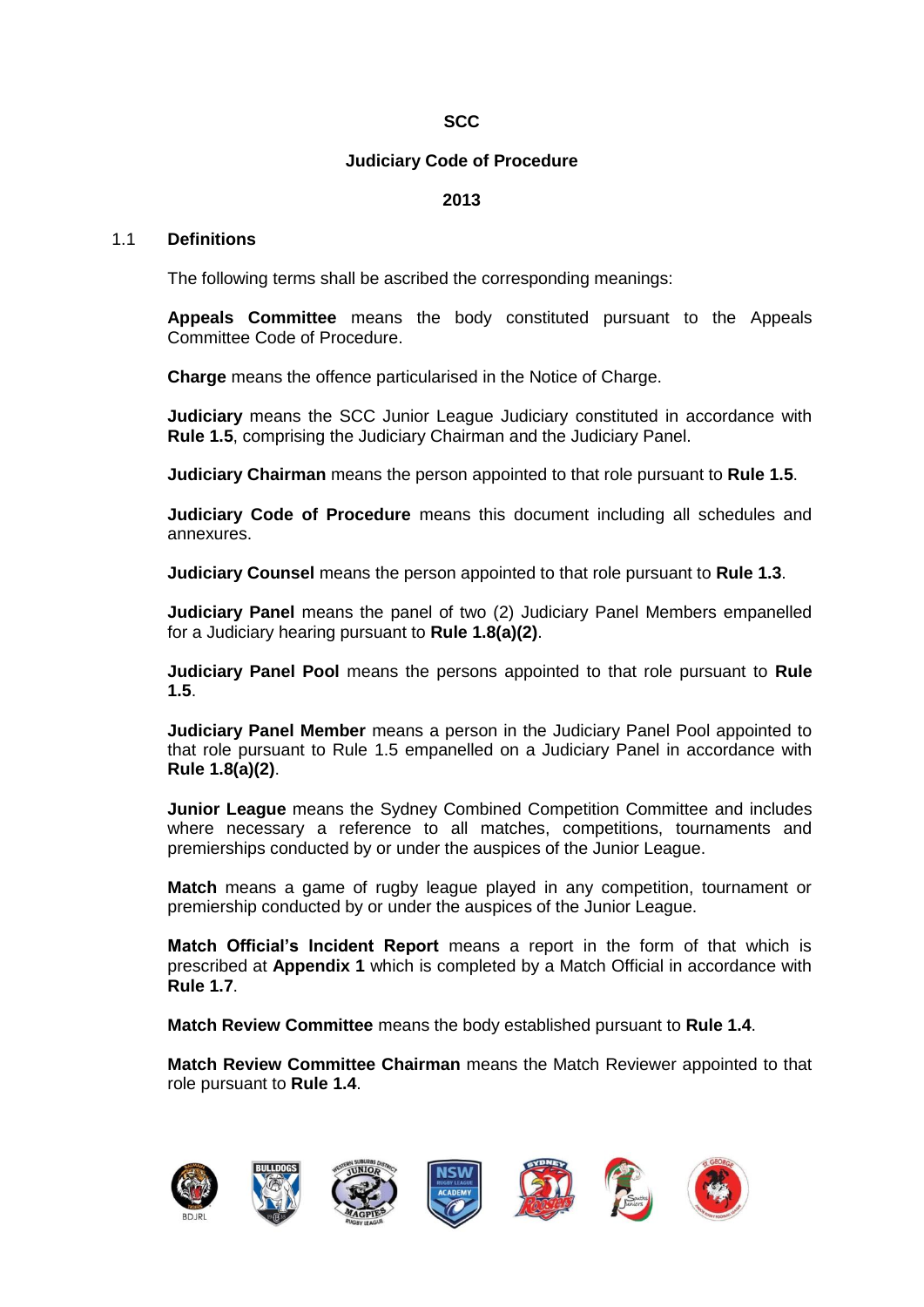**Match Reviewer**means the persons appointed to that role pursuant to **Rule 1.4**.

**Notice of Challenge** means a notice in the form set out in **Appendix 3** specifying all relevant particulars of a challenge by a Player to the jurisdiction and / or composition of the Judiciary submitted in accordance with **Rule 1.9**.

**Notice of Charge** means a notice in the form set out in **Appendix 4** specifying all relevant particulars of a Charge which is issued pursuant to **Rule1.7** by the Match Review Committee to a charged Player.

**Notice of Hearing**means a notice in the form set out in **Appendix 5** specifying all relevant particulars of a Judiciary hearing which is issued pursuant to **Rule 1.8** by the Secretary to a charged Player, the Judiciary Counsel and any other person required by this Judiciary Code of Procedure to receive such notice.

**Notice of Plea** means a notice in the form set out in **Appendix6** specifying in accordance with **Rule 1.7** how a Player shall plead in response to a Charge particularised in a Notice of Charge.

**Offence** means an act or omission in a Match which is sufficient to give rise to the Match Review Committee issuing a Notice of Charge against the Player. A schedule of offences is set out at **Appendix 2**.

**President** means the President of the Appeals Committee.

**Referee** means the referee of a Match.

**Secretary** means the person appointed to that role pursuant to **Rule 1.5(e)**.

- 1.2 For the Junior League:
	- (a) The Judiciary Code of Procedure shall apply to and shall govern all procedure and proceedings involving a Player in respect of conduct constituting an offence and a Charge.
	- (b) For the avoidance of any doubt the provisions of this Judiciary Code of Procedure shall be in full force and effect for each Match played in the Junior League and any Junior League Competition.

## 1.3 **Judiciary Counsel**

- (a) The Secretary shall appoint a person to act as Judiciary Counsel.
- (b) The Judiciary Counsel shall be a person who is appropriately qualified to fulfil the functions of the position.
- (c) The role of the Judiciary Counsel shall be to, where a Charge proceeds to a hearing before Judiciary:
	- (1) Appear at that hearing and present evidence relied upon in support of the Charge;

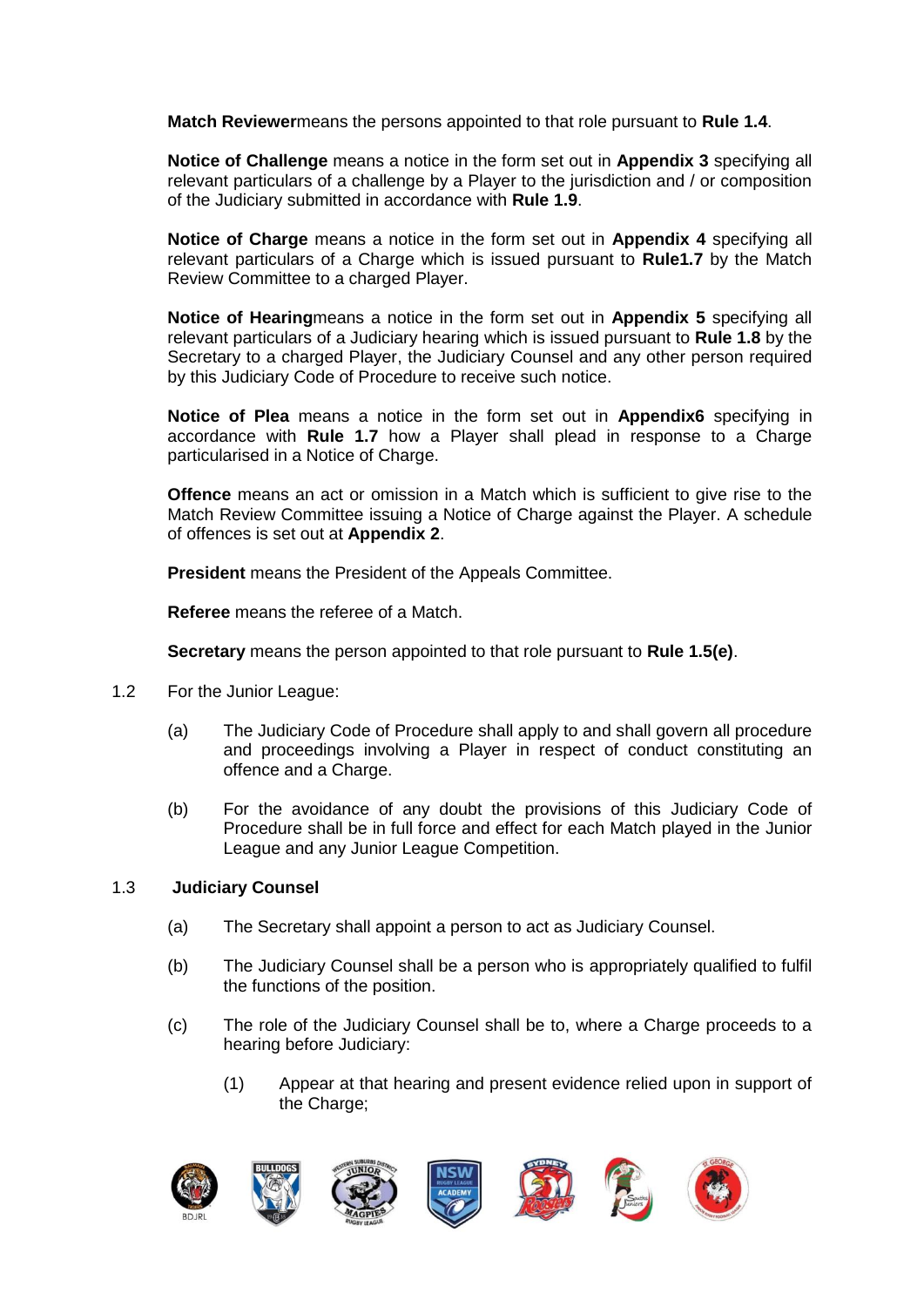- (2) Test the Player's case; and
- (3) Address and make submissions to the Judiciary.
- (d) The Judiciary Counsel shall at all times in the discharge of his functions and responsibilities:
	- (1) Act independently, impartially and fairly; and
	- (2) Be aware of and proceed with due respect for the necessity to preserve the independence of the Judiciary.

# 1.4 **The Match Review Committee and Match Review Committee**

- (a) The Secretary shall appoint at least one (1) and not more than three (3) persons to serve as Match Reviewers on the Match Review Committee. The Secretary shall appoint one (1) of the Match Reviewers as theMatch Review Committee Chairman, and if only a single person is appointed then that person shall be the Match Review Committee Chairman. A Match Reviewer shall:
	- (1) Be a former rugby league player or referee;
	- (2) Not be a Player; and
	- (3) Not be a coach or a member of the coaching staff of any Club.
- (b) The Match Review Committee shall, as directed by the Match Review Committee Chairman, review video footage and other evidence derived from or in connection with Matches for the purposes of examining and considering any conduct by any Player in any Match which may constitute an offence.
- (c) Further to Rule 1.4(b), the Match Review Committee shall review and consider Match Officials Incident Reports and requests received from Clubs in accordance with Rule 1.7(b).

## 1.5 **The Judiciary**

- (a) The Judiciary shall be constituted by the Judiciary Chairman and two (2) Judiciary Panel Members empanelled from the Judiciary Panel Pool in accordance with Rule 1.8(a)(2).
- (b) The Secretary shall appoint the Judiciary Chairman. The Judiciary Chairman shall be a person who is a practising solicitor or barrister of the Supreme Court of New South Wales.
- (c) The Secretary shall appoint the members of the Judiciary Panel Pool. The Secretary may appoint more than two (2) persons as members of the Judiciary Panel Pool, and if this is the case the composition of the Judiciary Panel to hear any particular case brought before the Judiciary shall be

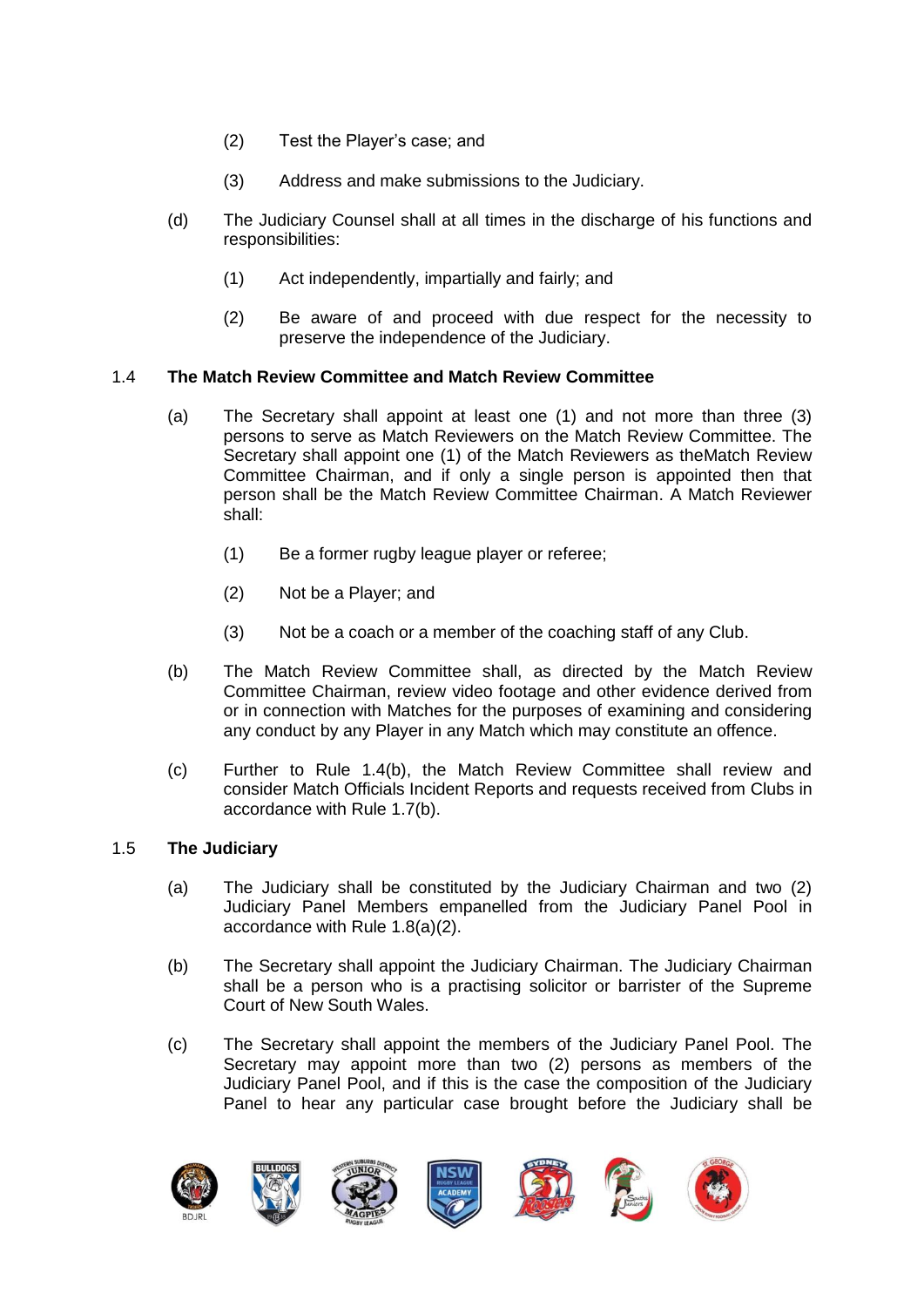selected by the Secretary from the Judiciary Panel Pool in accordance with Rule 1.8(a)(2).

- (d) A Judiciary Panel Member shall be a former rugby league player.
- (e) The Secretary of the Judiciary shall be the Co-ordinator of the Junior League or his delegate, whose role it shall be to perform all procedural and administrative tasks so as to ensure the fair, impartial and efficient conduct of the business of the Judiciary.

### 1.6 **Offences**

For the purposes of this Judiciary Code of Procedure, an offence is constituted by any instance of conduct, acts or omissions of the nature set forth and described in Appendix 2 to this Judiciary Code of Procedure.

#### 1.7 **Match Review**

- (a) Where, during a Match, any conduct of a Player which may constitute an offence is observed or otherwise comes to the attention of a Match Official who officiated in that Match, and where that conduct, in the opinion of that Match Official, warrants consideration by the Match Review Committee, then:
	- (1) In the case of a Match Official other than the Referee, that Match Official shall, immediately after the conclusion of the Match, complete a Match Official's Incident Report specifying all of the particulars required in that Report, and then provide that Report to the Referee; and
	- (2) In the case of the Referee, he shall complete a Match Official's Incident Report specifying all of the particulars required in that Report and then he shall forward that Report, together with any other Match Official's Incident Reports, to the Match Review Committee so that the Match Review Committee receives those Reports no later than 9.00am on the first business day after the Match.
- (b) Further to Rule 1.7(a), where, in the opinion of a Club which played in a Match, conduct of a Player during that Match warrants consideration by the Match Review Committee, the Club may forward a written request for review to the Match Review Committee specifying all relevant particulars of the subject conduct so as to enable the Match Review Committee to identify that conduct.
- (c) Any such written request for review must be received by the Match Review Committee before 9.00am on the first business day after the Match and must be signed by the president of the Club making the request.
- (d) At 11.00am on the first business day after every Match the Match Review Committee shall meet to review the video footage of the Match as well as any other evidence and any Match Official's Incident Reports and / or requests for review made in accordance with Rule 1.7(b).

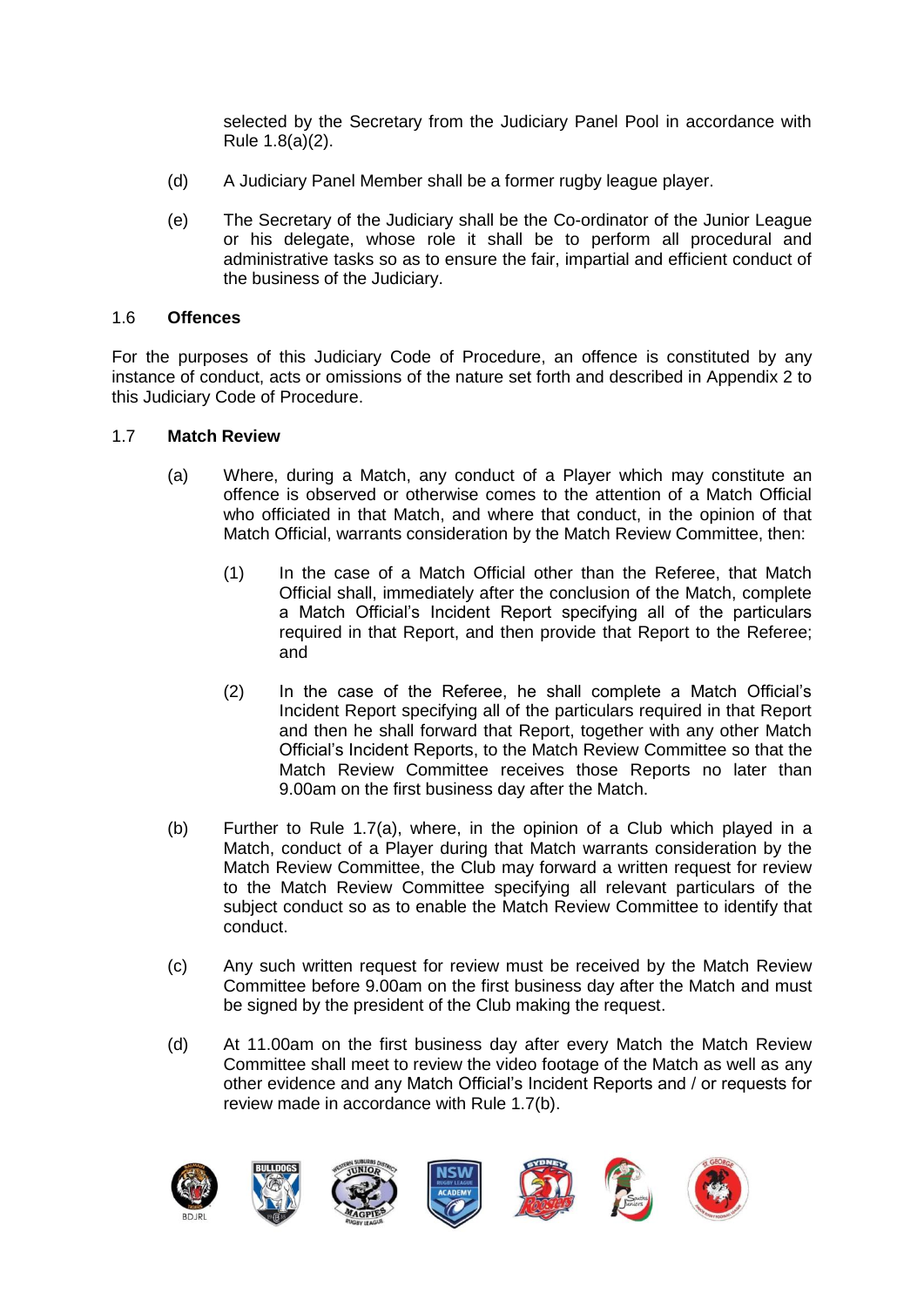- (e) It is the role of the Match Review Committee to review all reasonably available evidence irrespective of whether or not any Match Official's Incident Reports and / or requests for review made in accordance with Rule 1.7(b) are submitted to the Match Review Committee.
- (f) After considering all of the evidence referred to at Rule 1.7(e), the Match Review Committee may authorise, by at least a majority vote of the Match Review Committee members, the Match Review Committee to issue a Charge against a Player for an offence.
- (g) In the event that the Match Review Committee is so authorised he shall cause a Notice of Charge to be issued to the Player and copied to the Secretary by 12.00pm on the second business day after the Match.
- (h) The Notice of Charge shall include notice from the Match Review Committee as authorised by the Match Review Committee as to the penalty which he will recommend that the Judiciary impose should the Player be found guilty of the Charge particularised in the Notice of Charge.
- (i) A Player issued with a Notice of Charge must by 9.00am on the third business day after the Match provide to the Secretary a Notice of Plea.
- (j) The Notice of Plea shall specify whether the Player:
	- (1) Pleads guilty to the Charge specified in the Notice of Charge and accepts the imposition of the recommended penalty specified in the Notice of Charge by the Match Review Committee; or
	- (2) Pleads guilty to the Charge however challenges the imposition of the penalty proposed by the Match Review Committee in the Notice of Charge; or
	- (3) Pleads not guilty to the Charge specified in the Notice of Charge.
- (k) In the event that the Player:
	- (1) **Enters a plea in accordance with Rule 1.7(j)(1):** The Secretary shall ask the Judiciary Chairman to make orders consistent with those specified by the Match Review Committee in accordance with Rule 1.7(f).
	- (2) **Enters a plea in accordance with Rule 1.7(j)(2):** The Secretary shall issue a Notice of Hearing in accordance with Rule 1.8, such hearing to be conducted in accordance with Rule 1.17(g).
	- (3) **Enters a plea in accordance with Rule 1.7(j)(3):** The Secretary shall issue a Notice of Hearing in accordance with Rule 1.8, such hearing to be conducted in accordance with Rule 1.17.

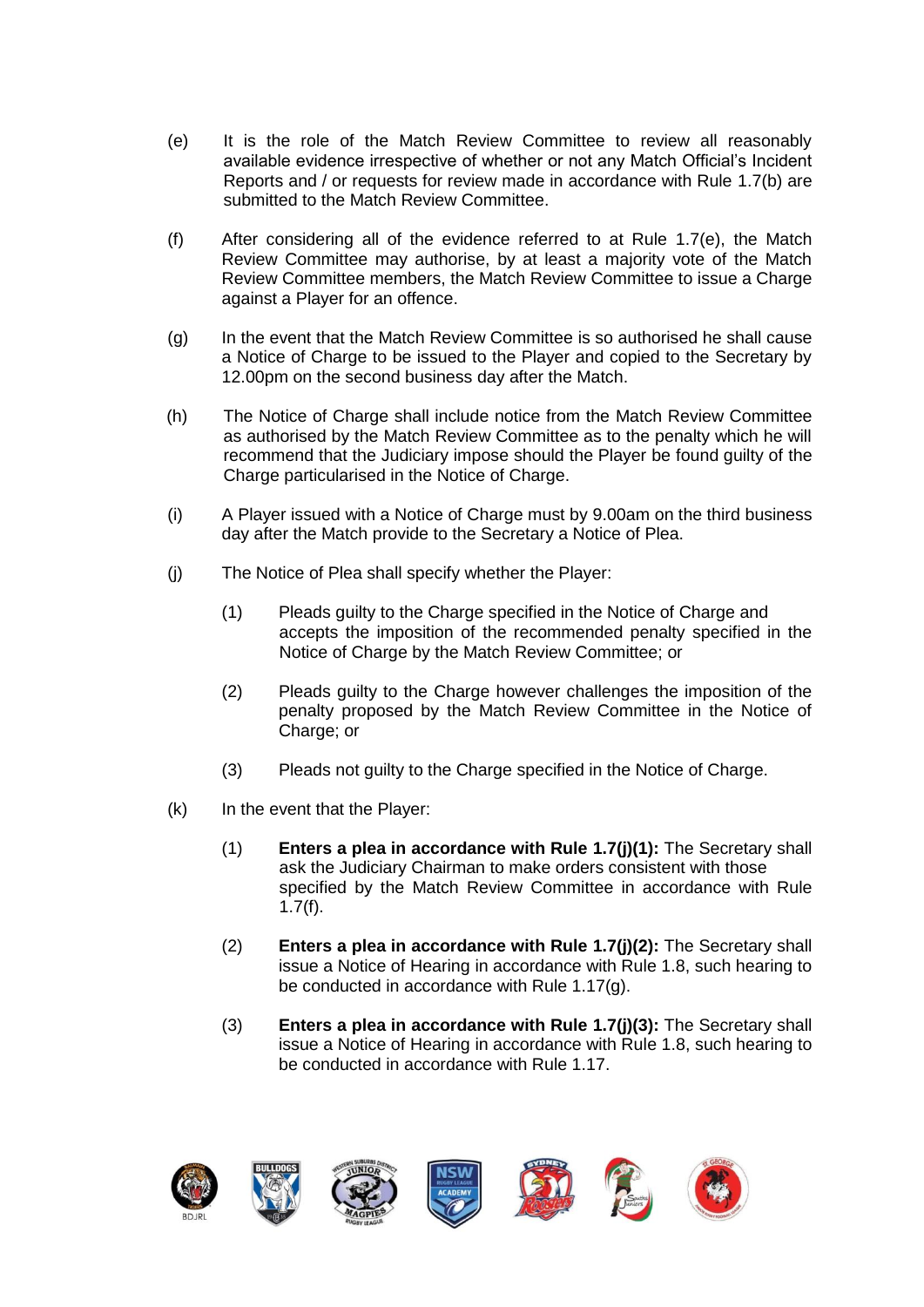(l) In the event that a Player issued with a Notice of Charge fails to enter a Notice of Plea in strict compliance with Rule 1.7(i) then immediately after the expiry of the deadline stipulated in 1.7(i) that Player will be deemed to have entered a Notice of Plea in accordance with Rule 1.7(j)(1).

# 1.8 **Hearings**

- (a) Where the Secretary receives a Notice of Plea pursuant to Rules 1.7(k)(2) or 1.7(k)(3) the Secretary shall promptly:
	- (1) Notify the Judiciary Chairman;
	- (2) Empanel the Judiciary Panel by selecting two (2) Judiciary Panel Members from the Judiciary Panel Pool;
	- (3) Issue a Notice of Hearing to the Player and the Secretary;
	- (4) Notify the Judiciary Counsel by providing him with a copy of the Notice of Hearing;
	- (5) Take whatever other steps which are necessary to convene the Judiciary.
- (b) Where a Notice of Charge is set down for hearing, the Match Review Committee shall ensure that the Judiciary Counsel is forthwith provided with:
	- (1) Copies of all Match Official's Incident Reports and Notices relating to the hearing;
	- (2) Copies of all evidence required to support the case, including copies of all video footage of the incident which was available for review by the Match Review Committee and all statements given by witnesses;
	- (3) The Player's career disciplinary history (to the extent available);
	- (1) Any expert reports obtained by or on behalf of the Match Review Committee in support of the Judiciary Counsel's case; and
	- (2) The Player's record of previous convictions for on-field offences in respect of Matches played in the World Cup.
- (c) The Match Review Committee shall ensure that the Player is supplied with copies of all evidence which the Judiciary Counsel may rely on at the hearing before the Judiciary.

## 1.9 **Preliminary Matters**

# **Challenge to Jurisdiction and / or Composition of the Judiciary**

(a) Where the Player intends at a Judiciary hearing to challenge:

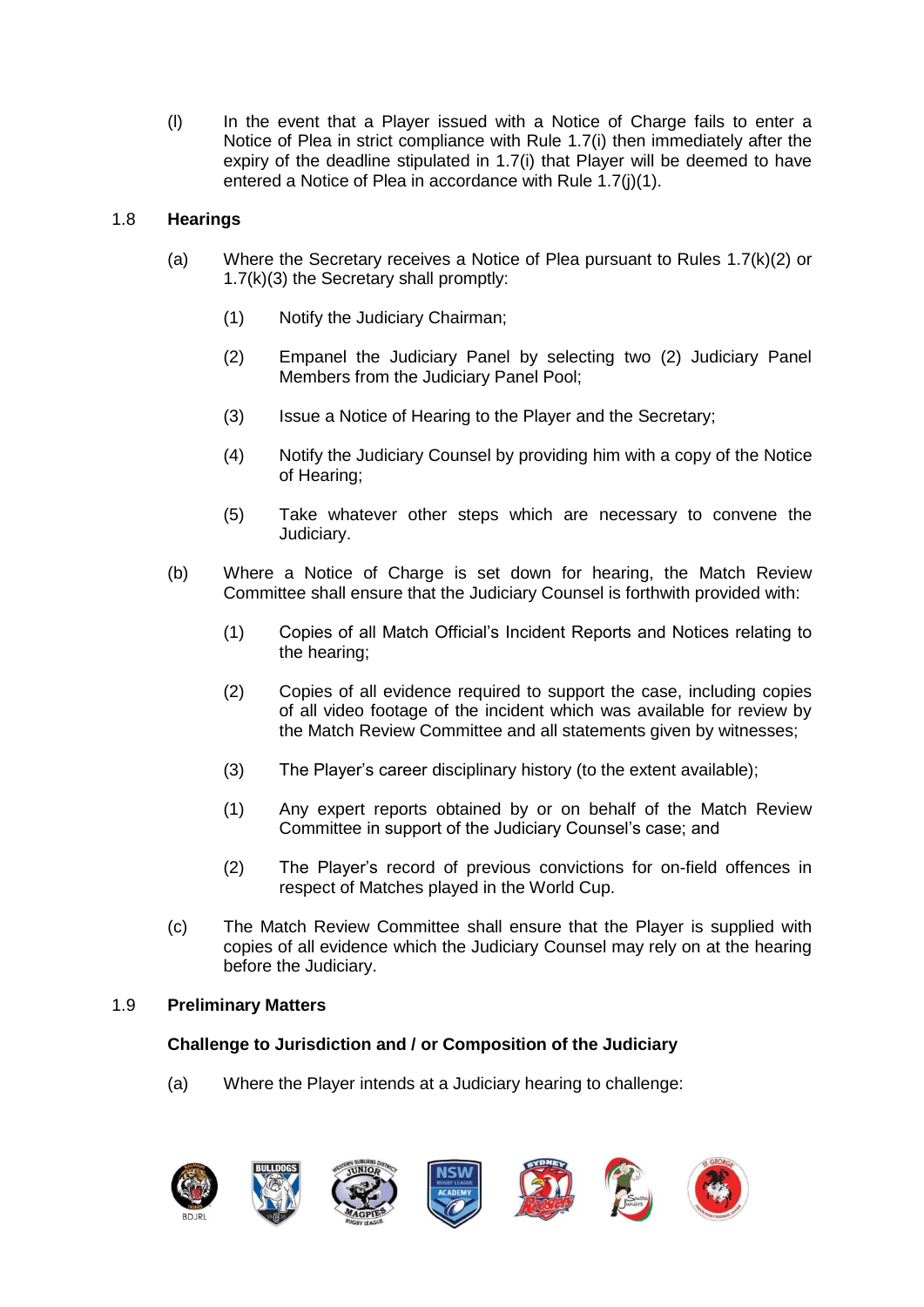- (1) The jurisdiction of the Judiciary to deal with the Player and / or the Charge:
- (2) The composition of the Judiciary empanelled to deal with the Player and / or the Charge; or
- (3) Any other matter which might reasonably take the Judiciary by surprise;

then the Player or his representative shall complete a Notice of Challenge and forward it to the Secretary no later than 2.00pm on the day of hearing. On receipt of a Notice of Challenge the Secretary shall forthwith forward a copy of it to the Judiciary Counsel.

- (b) A hearing before the Judiciary shall commence from 6.30pm on the Wednesday after the Match to which the hearing relates. However, on the application of either of the parties the Judiciary Chairman may, in his discretion, make further or other orders in respect of the date and time for a Judiciary hearing. Without limitation and for the avoidance of doubt:
	- (1) Such orders may be made by the Judiciary Chairman in circumstances where a Player or his Team would or might be disadvantaged if a Judiciary hearing was scheduled at the date and time presumed in this Rule 1.9(b).
	- (2) Any Judiciary hearing in respect of a Player's conduct in a Match must be held and concluded before the next Match that the Player is eligible to play in but for any penalty which may be imposed by the Judiciary. Player is ineligible to play any form of rugby league until case is heard.
- (c) Judiciary hearings shall occur at 6A Figtree Drive, Homebush, Sports House Ken Brown Room #2 (entry via rear car park).

## 1.10 **Representation**

Subject to the leave of the Judiciary Chairman having first been obtained, a Player appearing before the Judiciary may be represented by a barrister, solicitor, agent or other representative on such terms, if any, as the Judiciary Chairman in his absolute discretion thinks fit.

## 1.11 **Attendance at Hearings**

- (a) A Player served with a Notice of Charge and a Notice of Hearing shall attend the Judiciary hearing at the time and place specified in the Notice of Hearing.
- (b) If a Player is unable to attend the Judiciary hearing in person, he must inform the Secretary of this fact no later than 9.00am on the day of the hearing date specified in the Notice of Hearing. If the Player so advises the Secretary of his inability to attend the hearing in person his evidence may be taken by alternate means such as video conference or teleconference.

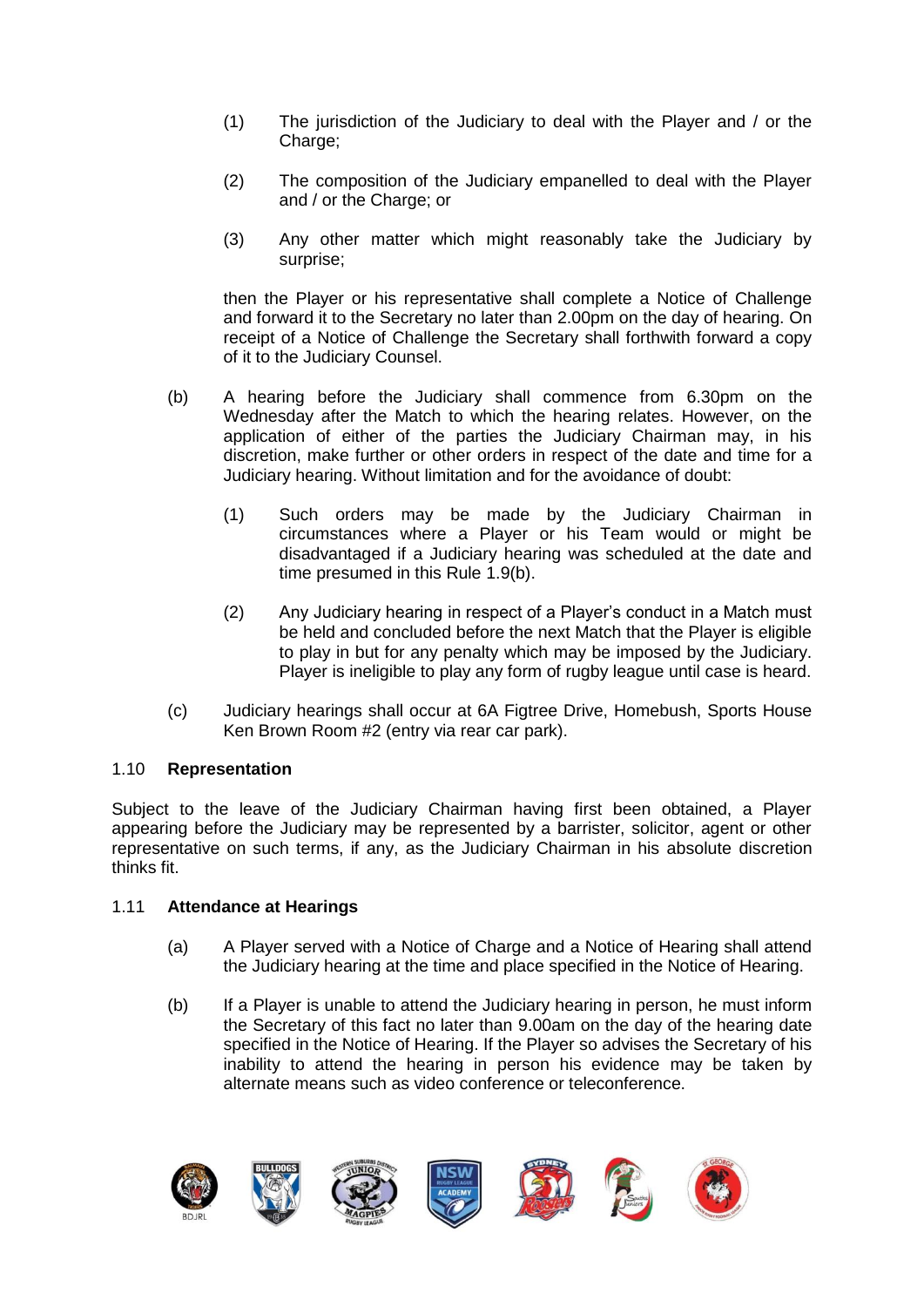- (c) If a Player issued with a Notice of Charge and a Notice of Hearing fails to attend the Judiciary hearing at the time specified in the Notice of Hearing, the Judiciary may proceed to hear and determine the Charge and penalty in the absence of the Player.
- (d) Subject to Rule 1.16(d), any witness which a party intends to call in evidence before the Judiciary shall wait outside the hearing room until such time as that person is called to give evidence.
- (e) Judiciary hearings shall be closed to members of the public.

# 1.12 **Decision Final**

All decisions of the Judiciary shall be final, binding and conclusive subject to any leave to appeal granted by the President in accordance with Rule 1.18.

# 1.13 **Onus of Proof**

In every case, the Judiciary Counsel bears the onus of proof on the balance of probabilities.

# 1.14 **Role of the Judiciary Chairman**

- (a) In every case, it shall be the Judiciary Chairman's task to decide every question of law, evidence and / or procedure.
- (b) The Judiciary Chairman shall in his absolute discretion give such instructions or directions as he thinks fit to the Judiciary Panel as to matters of law, evidence and / or procedure.
- (c) The Judiciary Chairman may give whatever directions and make all such orders as he in his absolute discretion deems fit for the conduct, expedition and resolution of matters heard by the Judiciary.

## 1.15 **Role of Judiciary Panel Members and Judiciary Chairman Constituting the Judiciary**

In every case it is the task of the Judiciary, comprising the Judiciary Panel and the Judiciary Chairman, to decide every question of fact.

## 1.16 **Evidence**

- (a) Proceedings before the Judiciary are not bound by the rules of evidence usually applicable to proceedings before courts of law.
- (b) The Judiciary Chairman shall be entitled to disallow the appearance of any witness or the tender of any evidence on the grounds of irrelevance.
- (c) Evidence of a Player's disciplinary history (if any) of convictions for misconduct shall not be admissible as evidence on the issue of guilt.

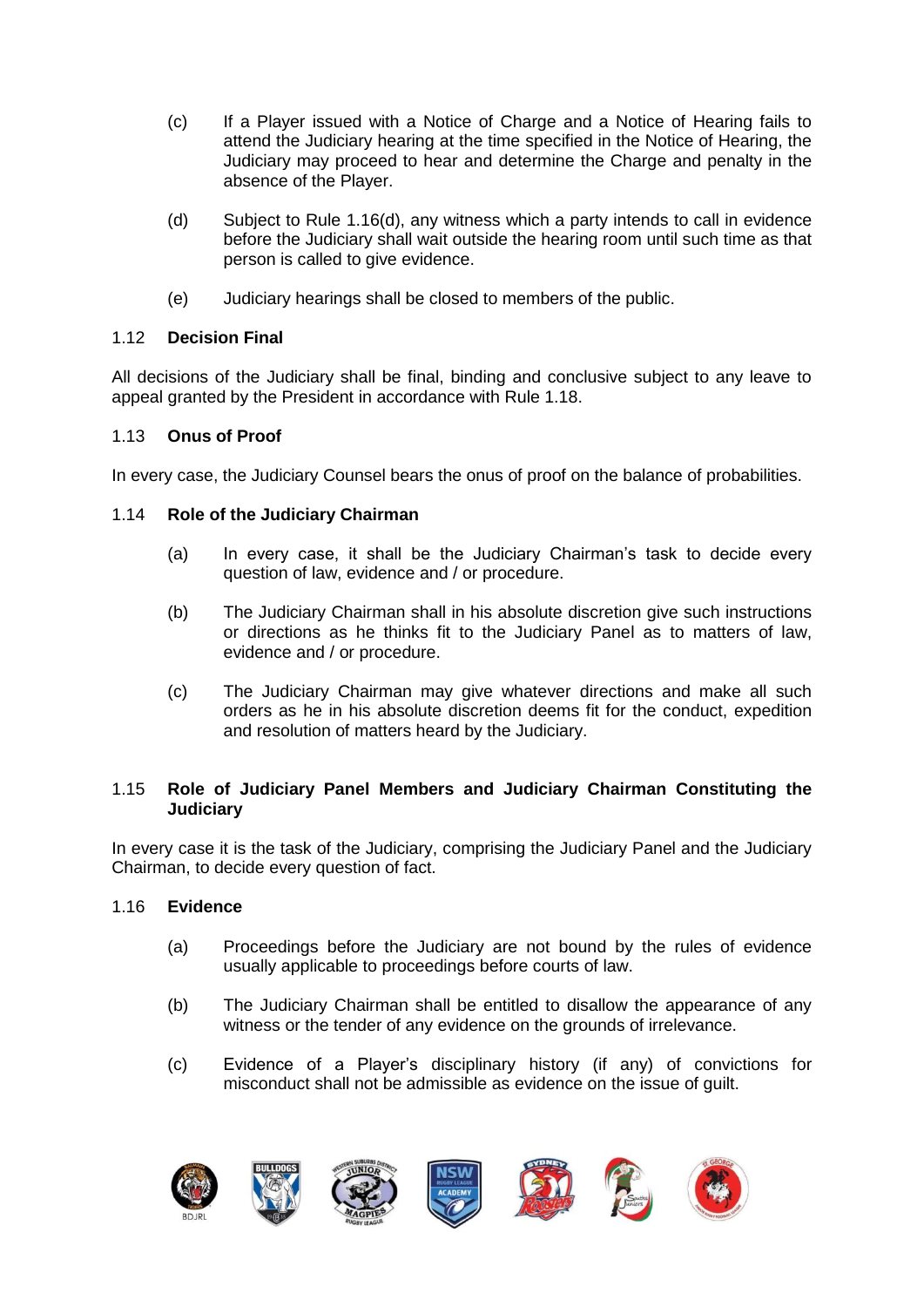- (d) Subject to any ruling by the Judiciary Chairman, a party may present the evidence of a witness by that witness giving evidence:
	- (1) In person at the hearing;
	- (2) Via teleconference; or
	- (3) Via video conference.
- (e) Any documents or things admitted into evidence shall be consecutively marked as exhibits, which exhibits at the conclusion of the hearing shall be placed in the custody of the Secretary for safe keeping.

## 1.17 **Procedure at Hearing**

## **The Judiciary Counsel's Case**

- (a) Subject to any orders made by the Judiciary Chairman as to the conduct of any hearing, and after the Judiciary Chairman outlines briefly to the parties the procedure of the hearing, the Judiciary Counsel shall present his case to the Judiciary in the following sequence:
	- (1) Playing any video footage considered by the Match Review Committee; then
	- (2) Tendering any Match Official's Incident Reports considered by the Match Review Committee and any expert reports; then
	- (3) Calling each witness whereupon that witness:
		- (A) Shall be examined in chief by the Judiciary Counsel;
		- (B) May be cross-examined by the Player or his representative;
		- (C) May be questioned by the Judiciary Chairman and, with leave granted by the Judiciary Chairman, by any Judiciary Panel Member;
		- (D) May, with leave granted by the Judiciary Chairman, be reexamined by the Judiciary Counsel.
	- (4) Thereafter the Judiciary Counsel shall close his case.

## **The Player's Case**

- (b) After the close of the Judiciary Counsel's case the Judiciary Chairman shall call upon the Player or his representative to advise whether he wishes to give or call evidence in his defence. If he does wish to present evidence that evidence shall be given in the following sequence by:
	- (1) Tendering any expert reports and other documentary evidence; then

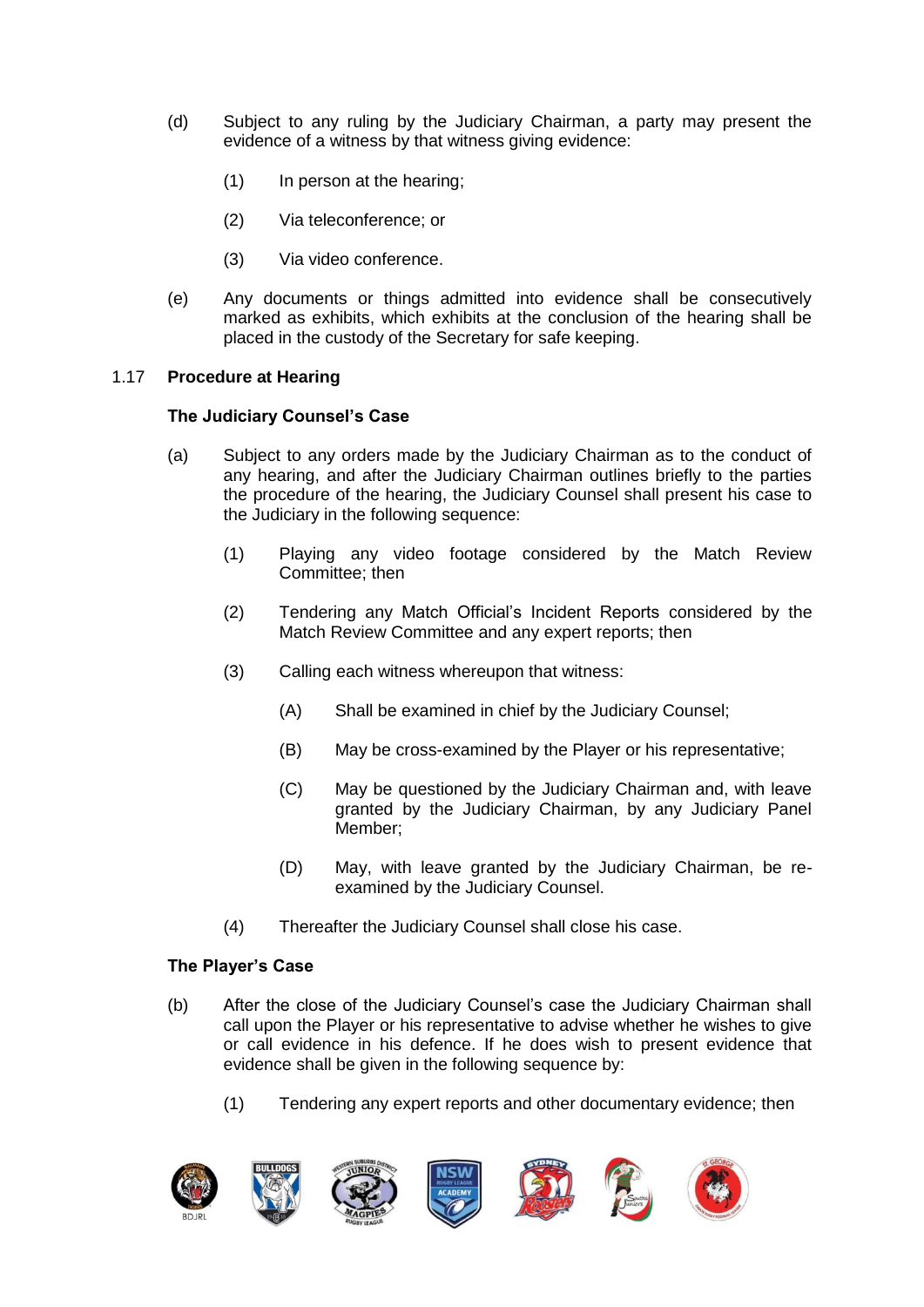- (2) Calling each witness whereupon that witness:
	- (A) Shall be examined in chief by the Player or his representative;
	- (B) May be cross-examined by the Judiciary Counsel;
	- (C) May be questioned by the Judiciary Chairman and, with leave granted by the Judiciary Chairman, by any Judiciary Panel Member; and
	- (D) May, with leave granted by the Judiciary Chairman, be reexamined by the Player or his representative.
- (3) Thereafter the Player or his representative shall close the Player's case.

# **Closing Addresses**

- (c) At the conclusion of the Player's case:
	- (1) The Judiciary Counsel may make a closing address to the Judiciary Panel; followed by
	- (2) A closing address made by the Player or his representative.
	- (3) Further to Rule 1.17(c)(1), in the event of a Judiciary hearing in respect of a Notice of Plea entered pursuant to Rule 1.7(j)(2) (that is, a plea of guilty which challenges the recommended penalty) the closing address and submissions made by the Judiciary Counsel shall include submissions as to the objective seriousness of the conduct of the Player referred to in the Notice of Charge and any other matter relevant to the issue of penalty.

## **Directions to the Judiciary Panel**

- (d) At the conclusion of the closing addresses the Judiciary Chairman shall address the Judiciary Panel and give whatever directions he deems necessary as to:
	- (1) The onus and standard of proof;
	- (2) The elements of the charge:
	- (3) The substantive law;
	- (4) The evidence presented to the Judiciary; and
	- (5) Such other matters which, in his opinion, should properly be brought to the attention of the Judiciary Panel.

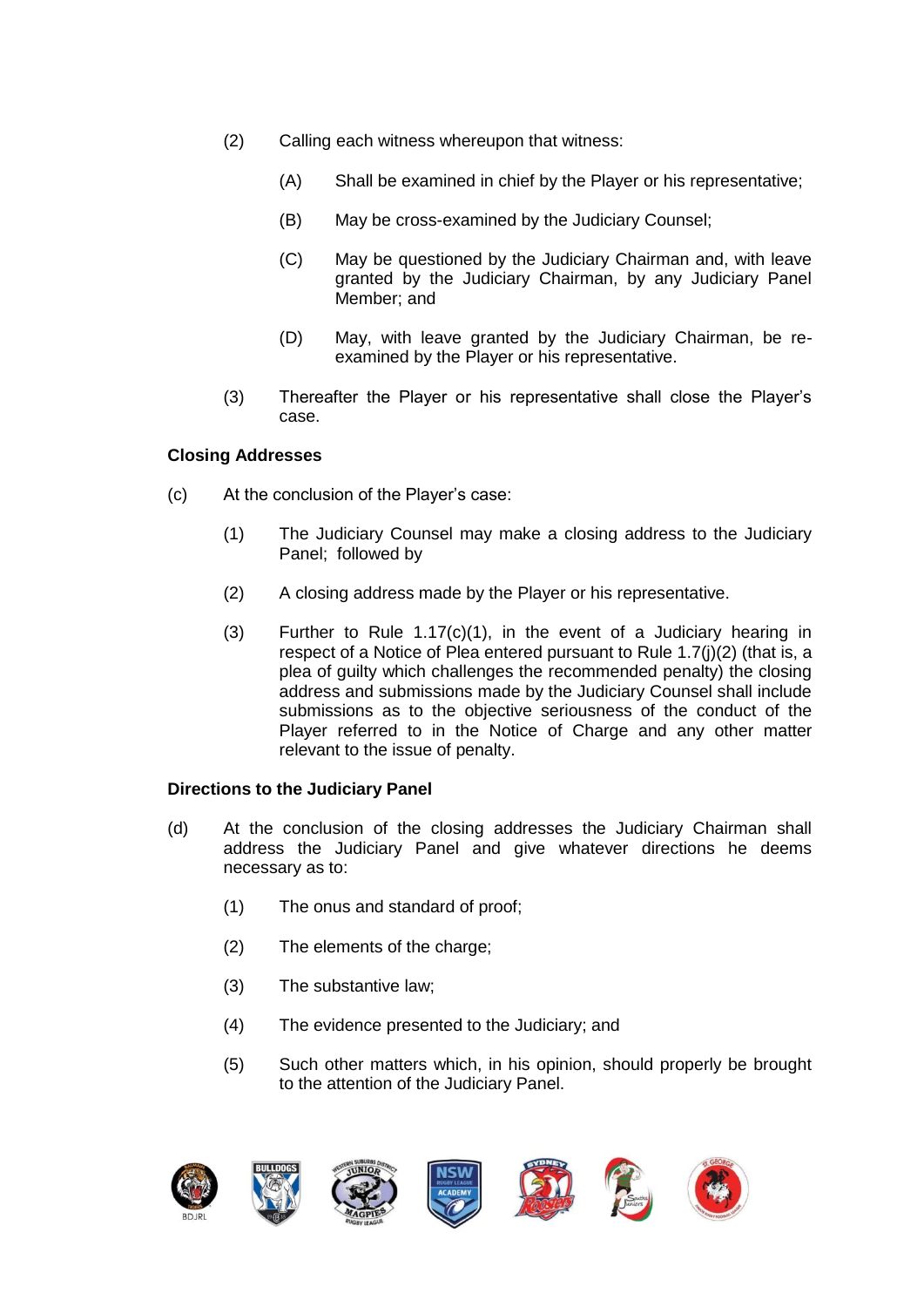# **Deliberations and Verdict**

- (e) After the Judiciary Chairman has given directions to the Judiciary Panel the Judiciary shall retire to deliberate and decide on their verdict. In respect of the deliberations and the decision of the Judiciary Panel as to guilt:
	- (1) The verdict of the Judiciary must be at least a verdict of the majority of the Judiciary Chairman and the Judiciary Panel Members.
	- (2) The Judiciary must immediately return to the hearing room upon reaching a verdict. Once the Judiciary returns to the hearing room the Judiciary Chairman shall act as spokesman and state whether the Judiciary has found the player guilty or not guilty of the Charge.
	- (3) Unless ordered otherwise by the Judiciary Chairman, the Judiciary shall not give reasons for their decision.
	- (4) If the Judiciary finds the Player not guilty of the Charge the proceedings are thereby concluded.

# **Penalty**

- (f) If the Judiciary finds the Player guilty of the Charge or if the Player enters a Notice of Plea pursuant to Rule  $1.7(k)(2)$ , it is the function of the Judiciary to determine the penalty to be imposed. A penalty may be imposed in the form of:
	- (1) A suspension from:
		- (A) A specified number of Matches; and / or
		- (B) Such other penalty as to the Judiciary Panel appears just in the circumstances.

For the avoidance of doubt, in respect of any penalty in the form of a suspension, that suspension must be expressed by the Judiciary in terms of a specified number of Matches.

- (g) The procedure to be followed by the Judiciary to determine the penalty to be imposed on the Player shall generally be in accordance with the procedure set out at Rules 1.17(a) to (d) (both inclusive) with such modifications and / or adaptations as the Judiciary Chairman thinks fit in the circumstances.
- (h) Further to Rule 1.17(g) and for the avoidance of any doubt, the Judiciary shall decide on penalty at the hearing and not at any later date. The Judiciary Chairman shall afford the Player an opportunity to address the Judiciary Panel on the question of penalty.
- (i) Any penalty ordered by the Judiciary which comprises in whole or in part a suspension from playing Matches shall be specified in terms of how many Matches and / or matches that Player is suspended from playing in. The